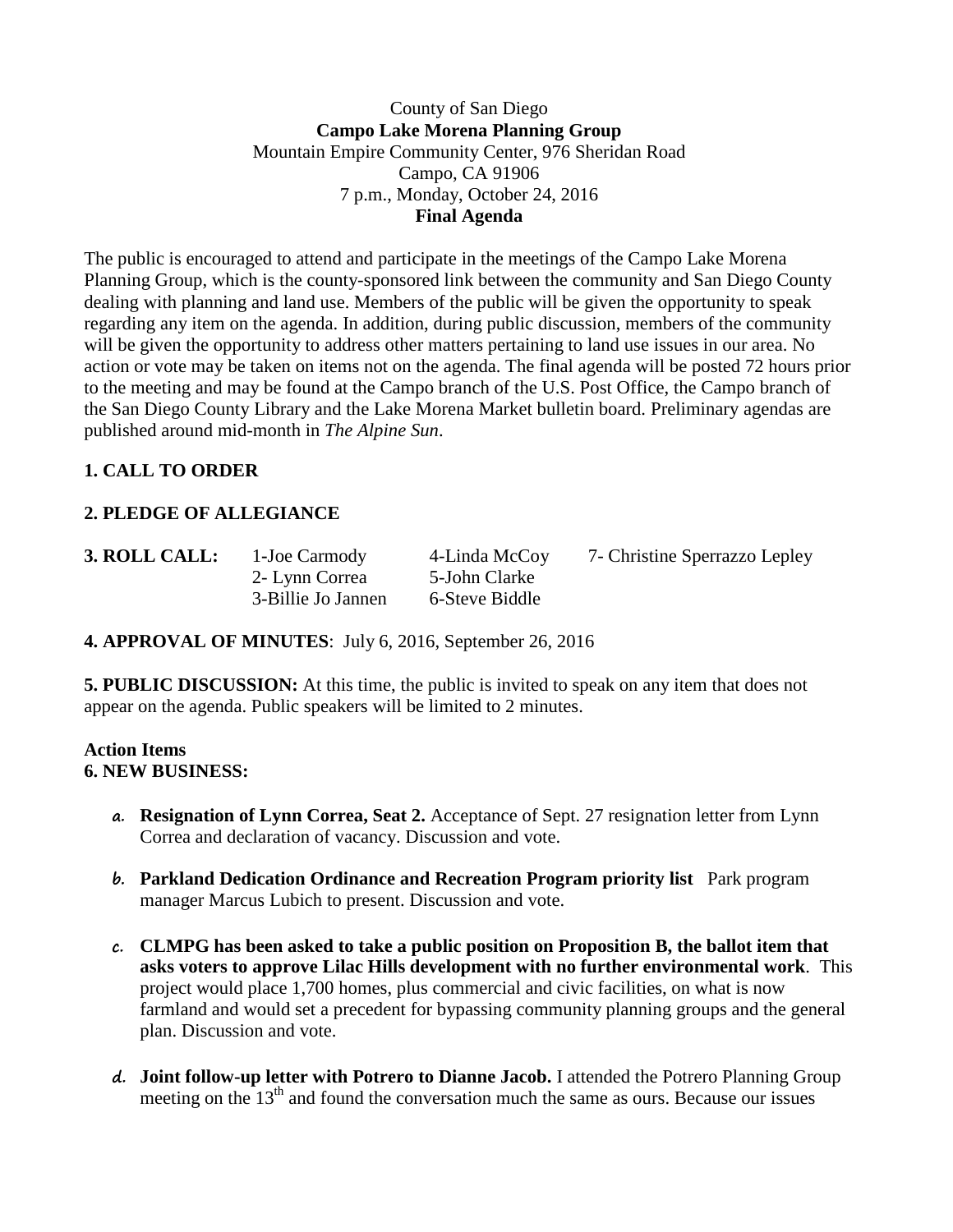were so much the same, we thought it would be useful to join voices and send a joint letter on the remaining issues that haven't been addressed by the county. Discussion and vote.

#### **7. OLD BUSINESS:**

- **a. Jenn Maldonado of Congressman Juan Vargas' office will report on efforts to work with the military to keep low-flying helicopters from presenting risk and noise to residents and public facilities**. In addition, Vargas's office is taking an interest in the community's efforts to get San Diego City to allow Lake Morena water levels to rise before before further draining is done. Discussion and vote.
- **b. Brooke V. Emery of the California Department of Transportation has requested time to provide the community with a brief update on the bridge repairs at Forrest Gate on Highway 94.** Information only
- **c. Standing Subcommittee reports:**
	- **1. Groundwater, John Clarke**.
	- **2. Sewer and Septic, Joe Carmody**
	- **3. Community Economic Impacts, Steven Biddle**
	- **4. Traffic and Public Safety, Steven Biddle**

### **8. CORRESPONDENCE AND ANNOUNCEMENTS**

- **a. The Star Ranch vesting and landscape architecture maps have been updated** and are available, both at meetings and by appointment with the CLMPG chairman. Staff has delayed release of the EIR until it can figure out what type of greenhouse gas analysis large projects should include. Guidance for developers was posted sometime in August. When asked, assigned planner Mark Slovick has been vague and uninformative about the status of the project, but says it is still in process.
- **b. Request to send Prop B information out to our community list**. Sent to group.
- **c. Medical Marijuana Ordinance report**. This item is has been rescheduled to be reviewed by the planning commission on November 4, 2016. The report covers various approaches to updating the ordinance. Sent to group.

#### **9. EXPENSES**

**a. Please report any valid expenses for group approval.**

### **10. UPDATES AND POTENTIAL ACTION ITEMS**

**11. REQUEST FOR AGENDA ITEMS FOR UPCOMING AGENDAS:** All requests for placement of agenda items must be to the planning group chairman by the third Tuesday of each month.